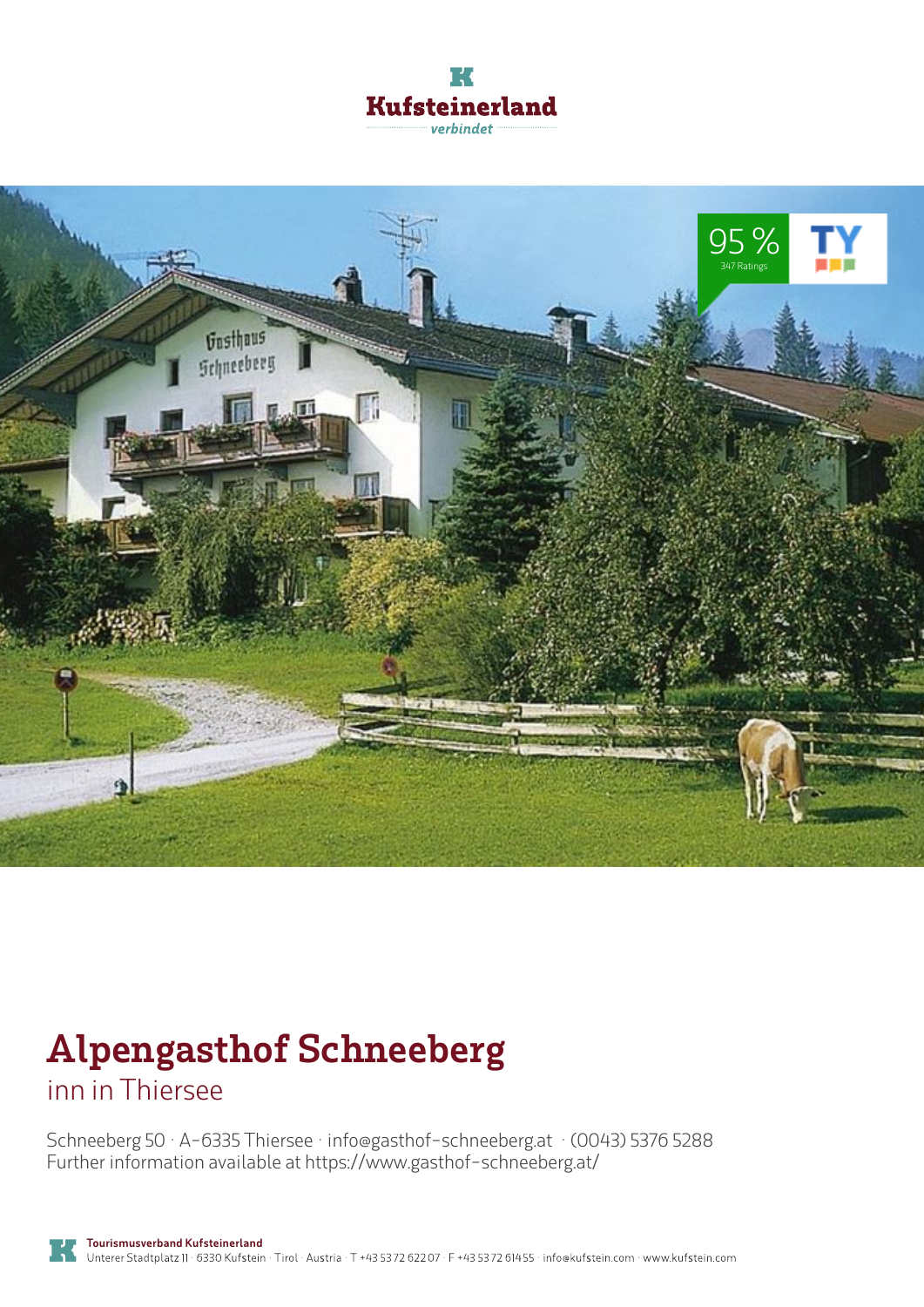# **Kufsteinerland** verhindet

# **Alpengasthof Schneeberg** inn in Thiersee

Discover hospitality, tradition and the wonders of nature at the Schneeberg Guest House. Schneeberg lies at the foot of the north face of the Pendling mountain, 1,000 m above sea level, and is the ideal base for a mesmerising tour of Tyrol's unspoilt alpine landscape: for example, hiking via the Kala Alm trail to the Kufsteiner Haus hut on Mount Pendling, or skiing or tobogganing in glistening powder snow in winter. After such an adventurous day, visitors can pamper their palates with our restau...



#### Facilities

edge of ski run · on the hiking path · meadowlands · romantic surroundings · near the forest · located on a hill · lake - distance (m): 1500 · right on the slope · private setting · mountain location · quiet location · outskirts of town · green area

### **Rooms and apartments**

Current offers



#### **Double room with shower & toilet - TYP I - No. 1, 7, 8, 15**

ab

**€ [36,00](https://www.kufstein.com/en/book/thiersee/inn/alpengasthof-schneeberg.html?utm_medium=PDF&utm_campaign=Vermieter-Prospekt&utm_source=Alpengasthof+Schneeberg)** per person on 05.07.2022

**To the offer**

Cosy double room in the old building of our Tyrolean-style hotel. 1-2 Personen · 1 Bedrooms · 17 <sup>m</sup><sup>²</sup>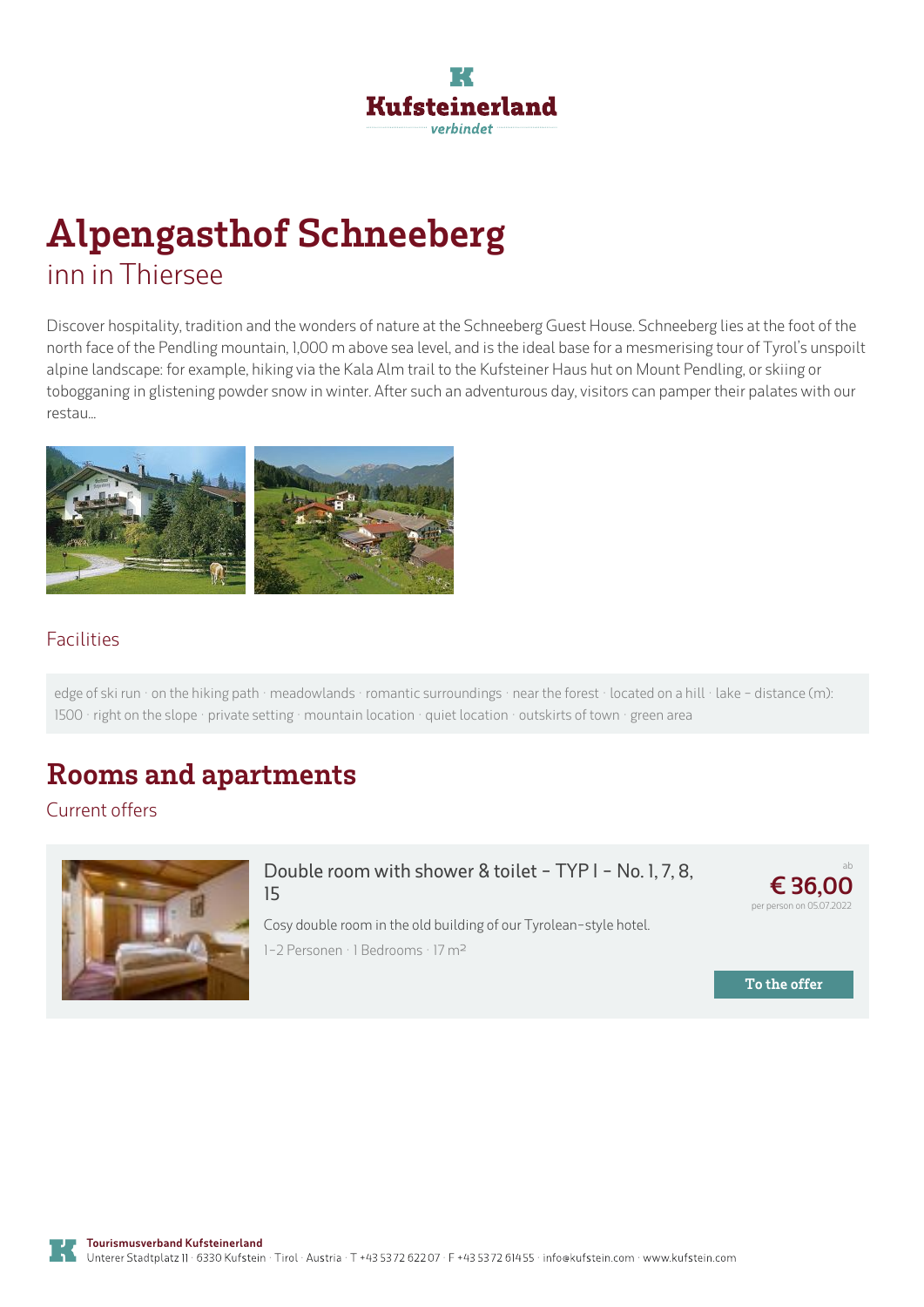